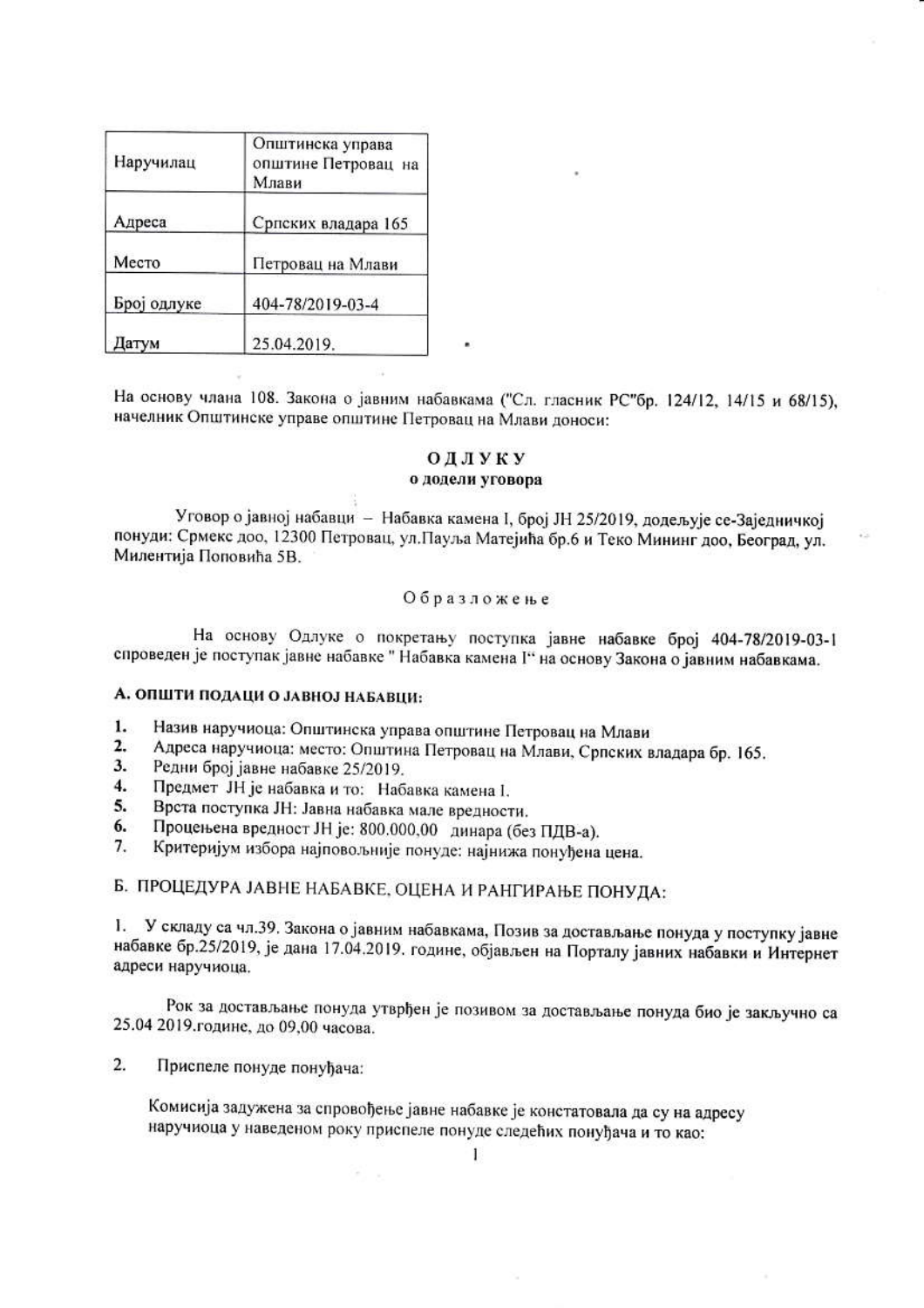Неблаговремене понуде поднели су следећи понуђачи:

#### Табела 1

| Ред.<br><b>Spoj</b> | Назив, седиште и облик<br>организовања понуђача | Деловодни број под<br>којим је понуда<br>уписана | Датум<br>подношења<br>понуде | Време |
|---------------------|-------------------------------------------------|--------------------------------------------------|------------------------------|-------|
|                     |                                                 |                                                  |                              |       |
| VIII W.             |                                                 |                                                  |                              |       |

Благовремене понуде поднели су следећи понуђачи, према редоследу пријема:

Табела 2

| Ред.<br><b>Bpoj</b> | Назив, седиште и облик<br>организовања понуђача                                                                                           | Деловодни број под<br>којим је понуда<br>• уписана | Датум<br>подношења<br>понуде | Време   |
|---------------------|-------------------------------------------------------------------------------------------------------------------------------------------|----------------------------------------------------|------------------------------|---------|
| 1.                  | Заједничка понуда: Срмекс<br>доо, 12300 Петровац, ул. Пауља<br>Матејића бр.6 и Теко Мининг<br>доо, Београд, ул. Милентија<br>Поповића 5В. | 404-78/2019-03/1                                   | 25.04.2019.                  | 08,30,4 |

Поступак отварања понуда је спроведен по истеку рока за достављање понуда т.ј. дана 25.04.2019. године са почетком у 10,30 часова, а окончан је истог дана у 11,00 часова.

Преглед и оцена понуда: 3.

Комисија је дана 25.04.2019. године са почетком у 11,05 извршила детаљан преглед и стручну оцену понуда и утврдила следеће:

3.а. неисправне и неприхватљиве понуде су: није било

3.б. исправне и прихватљиве понуде су:

1. понуда бр. 404-78/2019-03/1 понуђача Заједничка понуда: Срмекс доо, 12300 Петровац, ул. Пауља Матејића бр.6 и Теко Мининг доо, Београд, ул. Милентија Поповића 5B.

- о понуђена цена 795.000,00 дин. (без ПДВ-а)
- о рок важења понуде 60 дана
- о рок испоруке добара: по пријему писменом налогу овлашћењу наручиоца.

Наведена понуда у потпуности испуњава све обавезне и додатне услове из Закона о јавним набавкама, Конкурсне документације и све техничке спецификације.

Рангирање исправних и прихватљивих понуда:  $4.$ 

На основу свеобухватне и стручне оцене понуда, а применом критеријума најниже понуђене цене, извршено је рангирање свих исправних и прихватљивих понуда: